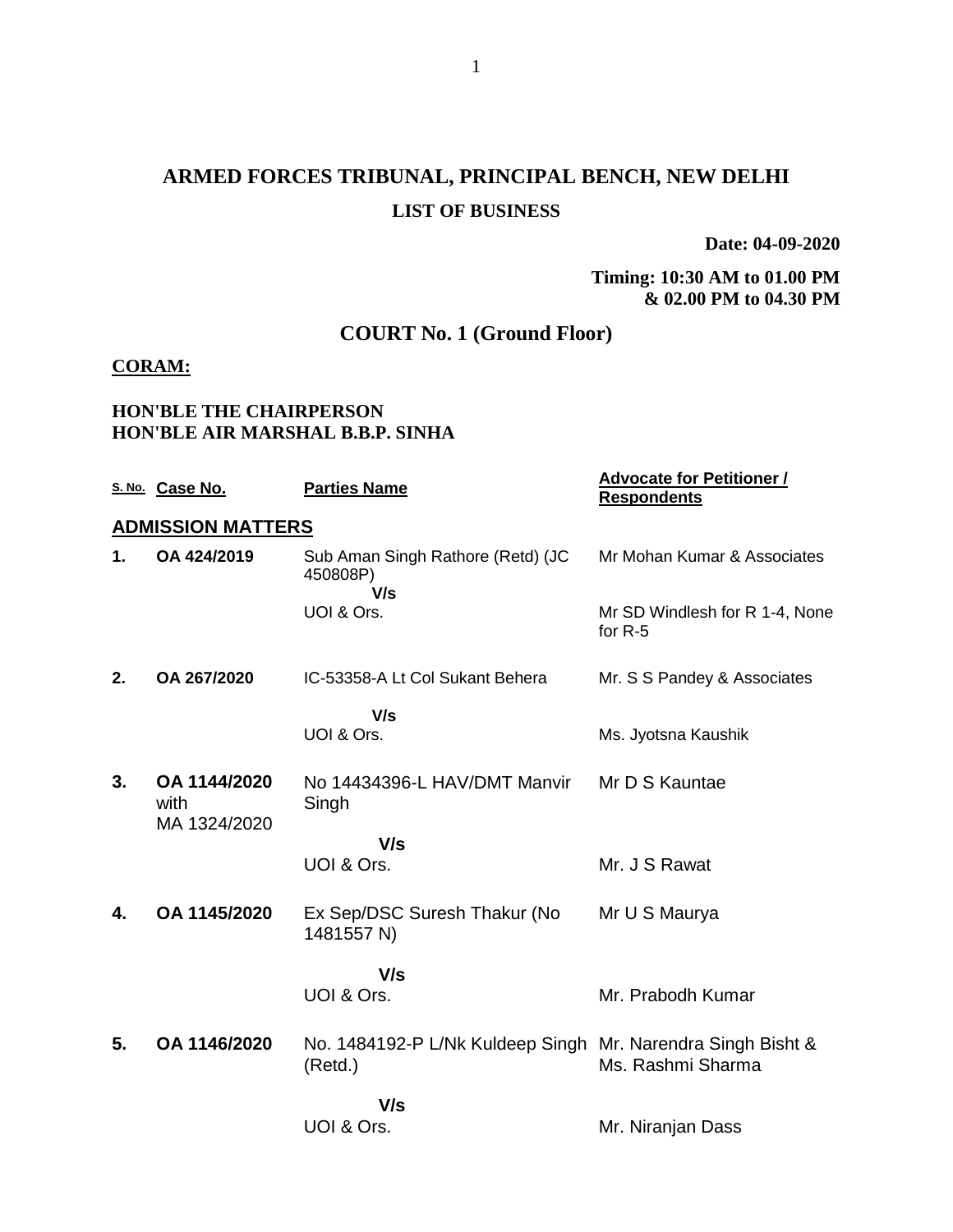| 6.  | OA 1147/2020                         | L/Nk Anil Kumar Singh (No.<br>14267203-W) (Retd.)    | Mr. Narendra Singh Bisht &<br>Ms. Rashmi Sharma |
|-----|--------------------------------------|------------------------------------------------------|-------------------------------------------------|
|     |                                      | V/s<br>UOI & Ors.                                    | Mr. Harish V Shankar                            |
| 7.  | OA 1148/2020                         | IC-40789N Col. R. N. S. Singal<br>(Retd)             | Mr. Indra Sen Singh/Abhishek<br>Singh           |
|     |                                      | V/s<br>UOI & Ors.                                    | None                                            |
| 8.  | OA 1149/2020                         | Ex CHAA T. Sethuprabhakaran<br>(No. 182138-A)        | Mr Ved Prakash                                  |
|     |                                      | V/s<br>UOI & Ors.                                    | None                                            |
| 9.  | OA 1150/2020<br>with<br>MA 1325/2020 | Ex SWA-3 Satya Narayan Raju VS<br>$(180484-T)$       | Mr. Ved Prakash                                 |
|     |                                      | V/s<br>UOI & Ors.                                    | None                                            |
| 10. | OA 1151/2020<br>with<br>MA 1326/2020 | Ex ERA-4 Govind Pratap Yadav<br>(No. 180750-Y)       | Mr Ved Prakash                                  |
|     |                                      | V/s<br>UOI & Ors.                                    | None                                            |
| 11. | OA 1152/2020<br>with<br>MA 1327/2020 | Ex Hav Ashok Kumar Yadav<br>$(4181927-M)$            | Mr. Trivedi & Associates                        |
|     |                                      | V/s<br>UOI & Ors.                                    | None                                            |
| 12. | OA 1153/2020<br>with<br>MA 1328/2020 | Mrs. Radha Swami W/o Late IC-<br>37817 Maj K R Swamy | Mr. Rajiv Manglik                               |
|     |                                      | V/s<br>UOI & Ors.                                    | None                                            |
| 13. | OA 1154/2020<br>with<br>MA 1329/2020 | Sgt KA Salim Sait (Retd) (No<br>601968)              | Mr Manoj Kr Gupta                               |
|     |                                      | V/s<br>UOI & Ors.                                    | None                                            |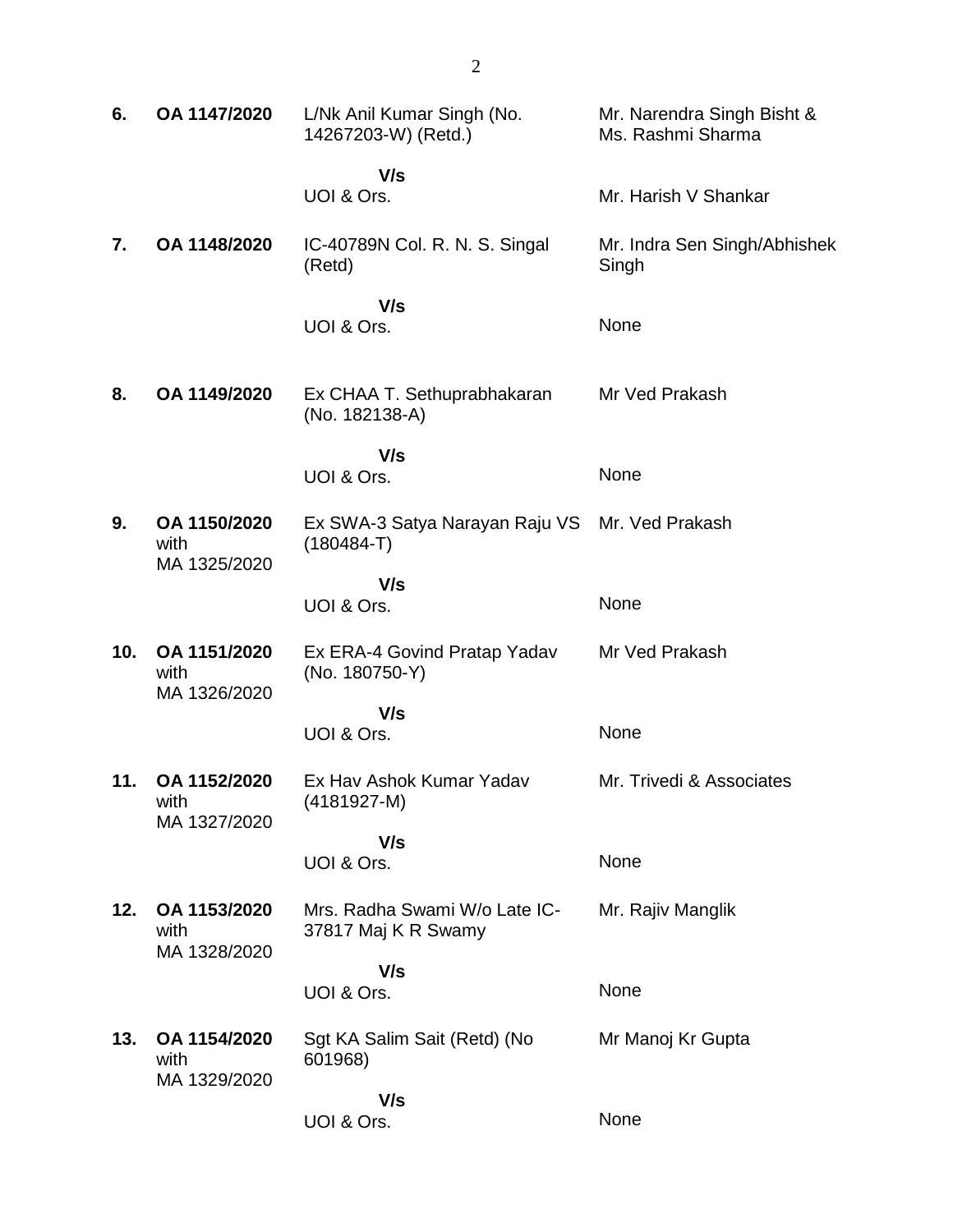- **14. OA 1155/2020** with MA 1330/2020 Col Sanjeev Gupta (Retd) (IC 48006Y) Mr KR Verma  **V/s** UOI & Ors. None
- **15. OA 1156/2020** with MA 1331/2020 Sep Sunil Patil (2815625-A)  **V/s** UOI & Ors. Mr Ajit Kakkar Mr. Shyam Narayan

#### **MA (OTHERS)**

| 16. | MA 1113/2020<br>ın      | IC-39366N Maj Gen B Chakravarty<br>(Retd.) | Mr. Anil Srivastava & Associates |
|-----|-------------------------|--------------------------------------------|----------------------------------|
|     | OA (Appeal)<br>294/2020 | V/s                                        |                                  |
|     |                         | UOI & Ors.                                 | Mr. Harish V Shankar             |

**17. MA 1320/2020** in OA 1190/2016 Maj M C Ashish Chinnappa  **V/s** UOI & Ors. Mr. T Prashad Mr. Harish V Shankar

**18. MA 1321/2020 &** No. 6385841-F L/Nk SHGD Manbir Mr. Anand Kumar MA 1322/2020 in OA 53/2012 Singh  **V/s**

UOI & Ors.

#### **PLEADINGS NOT COMPLETE**

| 19. | OA 278/2020 | IC-49761P Col JP Singh VSM                 | Mr. Smita Dikshit                             |
|-----|-------------|--------------------------------------------|-----------------------------------------------|
|     |             | V/s<br>UOI & Ors.                          | Mr Rajeev Kumar                               |
| 20  | OA 406/2020 | No 778156F Sgt Arbind Kumar                | Mr Gyan Chandra Tripathi                      |
|     |             | V/s<br>UOI & Ors.                          | Dr Vijendra Singh Mahndiyan for<br>R 1-4      |
| 21. | OA 410/2020 | Lt Col Nikhil Kumar Singh (SS 41791)<br>X) | Mr Anand Kumar, Rajan Kumar<br>& Akshit Anand |
|     |             | V/s<br>UOI & Ors.                          | Mr Anil Gautam                                |

None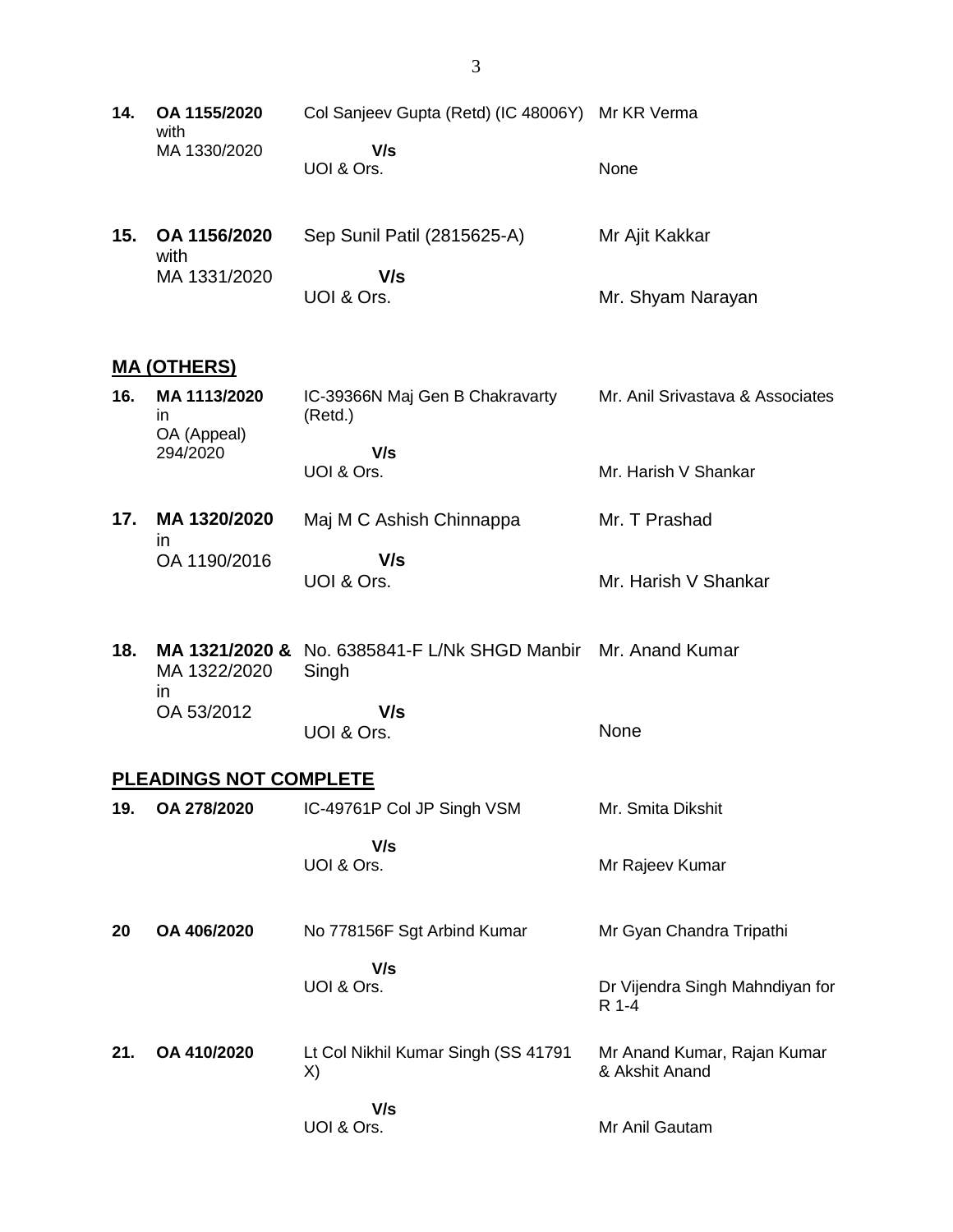**22. OA 415/2020** with MA 520/2020 Hav Borate Tanaji Sopan (1587972-A) Ms. Archana Ramesh  **V/s** UOI & Ors. Mr Arvind Patel **23. OA 419/2020** with MA 1173/2020 JC-377795X Hony Capt (JENE) Mandeep Singh (Retd.)  **V/s** UOI & Ors. Mr. S S Pandey & Associates Mr. Anil Gautam **24. OA 427/2020** Sep/DSC (GD) Omesh Kumar (No 3997822 X)  **V/s** UOI & Ors. Mr Manoj Kr Gupta Mr. Niranjana Dass **25. OA 430/2020** Lt Col VB Pandey (IC 68609 W)  **V/s** UOI & Ors. Mr Shree Prakash Sinha and Anand Kumar Dr. Vijendra Singh Mahndiyan **WITH 26. OA 570/2020** Major Ravindra Singh Mahla (IC 72723-L)  **V/s** UOI & Ors. Mr. Anand kumar Mr. Shyam Narayan **27. OA 666/2020** Ex Rect Parmar Prakash Kumar Ashokbhai (15521910W)  **V/s** UOI & Ors. Mr Ajit Kakkar & Associates Mr. Satya Ranjan Swain **28. OA 683/2020** 2715777M Ex Rect Manoj Kumar  **V/s** UOI & Ors. Mr. V S Kadian Mr. Satya Ranjan Swain **29. OA 686/2020** JC-760959A Sub Chandra Prakash P  **V/s** UOI & Ors. Mr. V S Kadian Mr. K K Tyagi **30. OA 726/2020** IC 54937Y Col (TS) Ajay Sangwan  **V/s** UOI & Ors. Mr. Indra Sen Singh/ Mr. Abhishek Singh Mr. Harish V Shankar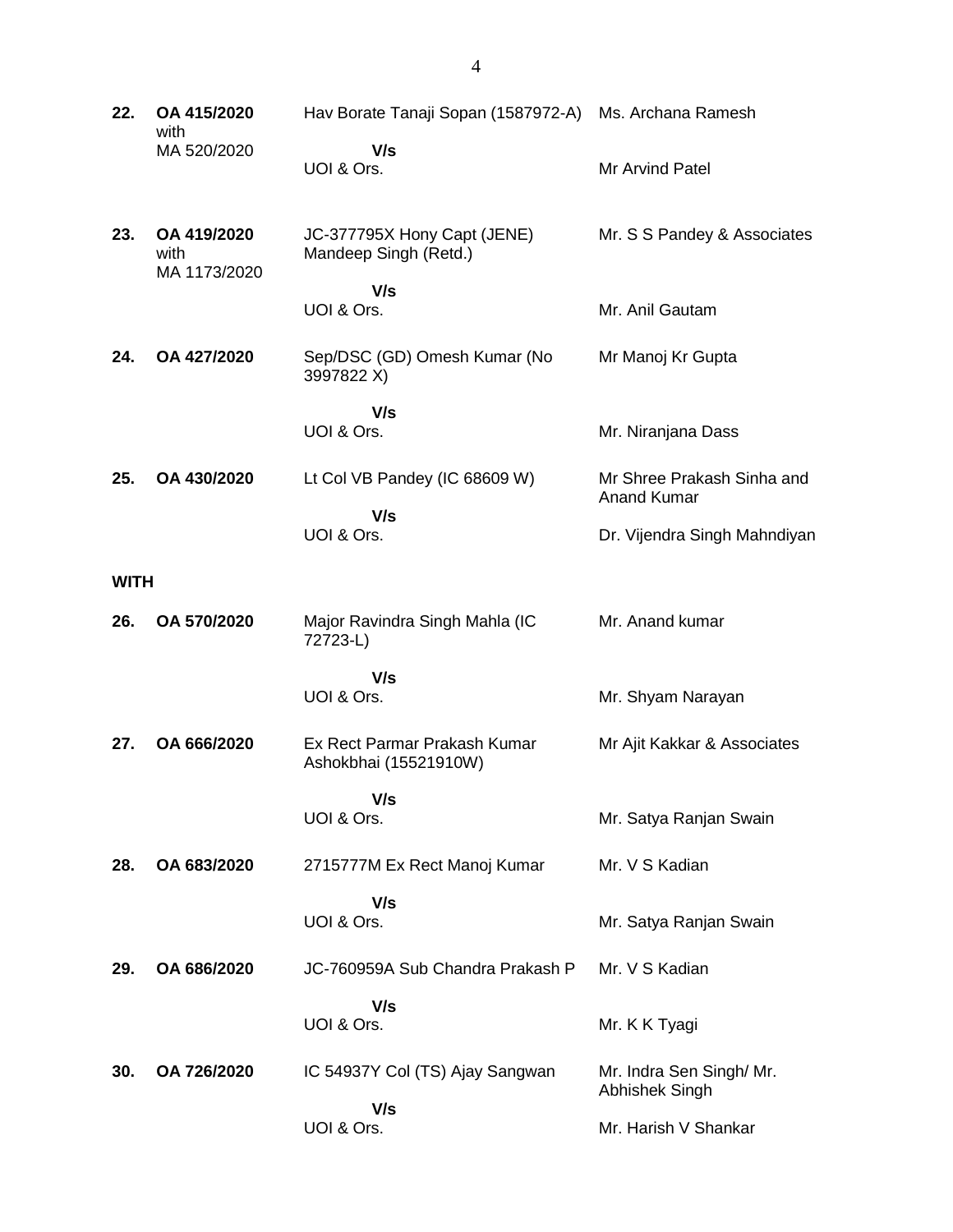## **PLEADINGS COMPLETE**

# **DATES WILL BE GIVEN BY THE TRIBUNAL OFFICER - ORDERS WILL BE UPLOADED ON THE WEBSITE**

| 31. OA 420/2020 | Hav/Clk Vijeesh R (No 14669758) | Mr Manoj Kr Gupta |
|-----------------|---------------------------------|-------------------|
|                 | V/s                             |                   |

UOI & Ors.

Mr. V S Tomar

#### **HON'BLE THE CHAIRPERSON WILL SIT SINGLY IMMEDIATELY AFTER THE BOARD OF DB IS DISCHARGED**

|    | S. No. Case No.                                | <b>Parties Name</b>                                             | <b>Advocate for Petitioner /</b><br><b>Respondents</b> |
|----|------------------------------------------------|-----------------------------------------------------------------|--------------------------------------------------------|
|    | <b>For Orders</b>                              |                                                                 |                                                        |
| 1. | AT 26/2020<br>$\mathsf{I}$                     | <b>UOI &amp; Ors</b>                                            | Dr. Vijendra Singh Mahndiyan                           |
|    | OA 3/2020 (RB,<br>Mumbai)                      | V/s<br>Hav (GD) Deenesh (8034271-F)                             | None                                                   |
| 2. | AT 27/2020<br>in                               | No. (20522) F(P) Wg Cdr H S Virk                                | Mr. Rajiv Manglik                                      |
|    | OA (Appeal)<br>A/5/2011 (RB,<br>Jaipur)        | V/s<br>UOI & Ors.                                               | None                                                   |
| 3. | AT 28/2020<br>in CP Dy No.                     | No. 2668919-L Ex Nk Virender                                    | Mr. R K Rastogi                                        |
|    | 404/2020<br>in<br>OA 375/2017<br>(RB, Lucknow) | V/s<br>UOI & Ors.                                               | None                                                   |
| 4. | MA 1311/2020<br>in                             | Brijesh Kumar Dubey & Ors.                                      | Mr Praveen Kumar                                       |
|    | OA Diary No.<br>2914/2020                      | V/s<br>UOI & Ors.                                               | None                                                   |
| 5. | MA 1312/2020<br>$\mathsf{I}$                   | No. 14942982L Sep Ankur Godara                                  | Mr. Charan Singh & Mr.<br>Rajkumar                     |
|    | OA Dy No.<br>2810/2020                         | V/s<br>UOI & Ors.                                               | None                                                   |
| 6. | MA 1313/2020<br>$\mathsf{I}$                   | Ex RPO Feroze Ahmad Beig (No.<br>133080-F)                      | Mr Ved Prakash                                         |
|    | OA Dy. No.<br>2888/2020                        | V/s<br>UOI & Ors.                                               | None                                                   |
| 7. | MA 1314/2020<br>$\mathsf{I}$<br>OA Dy No.      | Ex JWO Rajeshwar Kumar Dhiman Mr. Praveen Kumar<br>$(725933-K)$ |                                                        |
|    | 2725/2020                                      | V/s<br>UOI & Ors.                                               | None                                                   |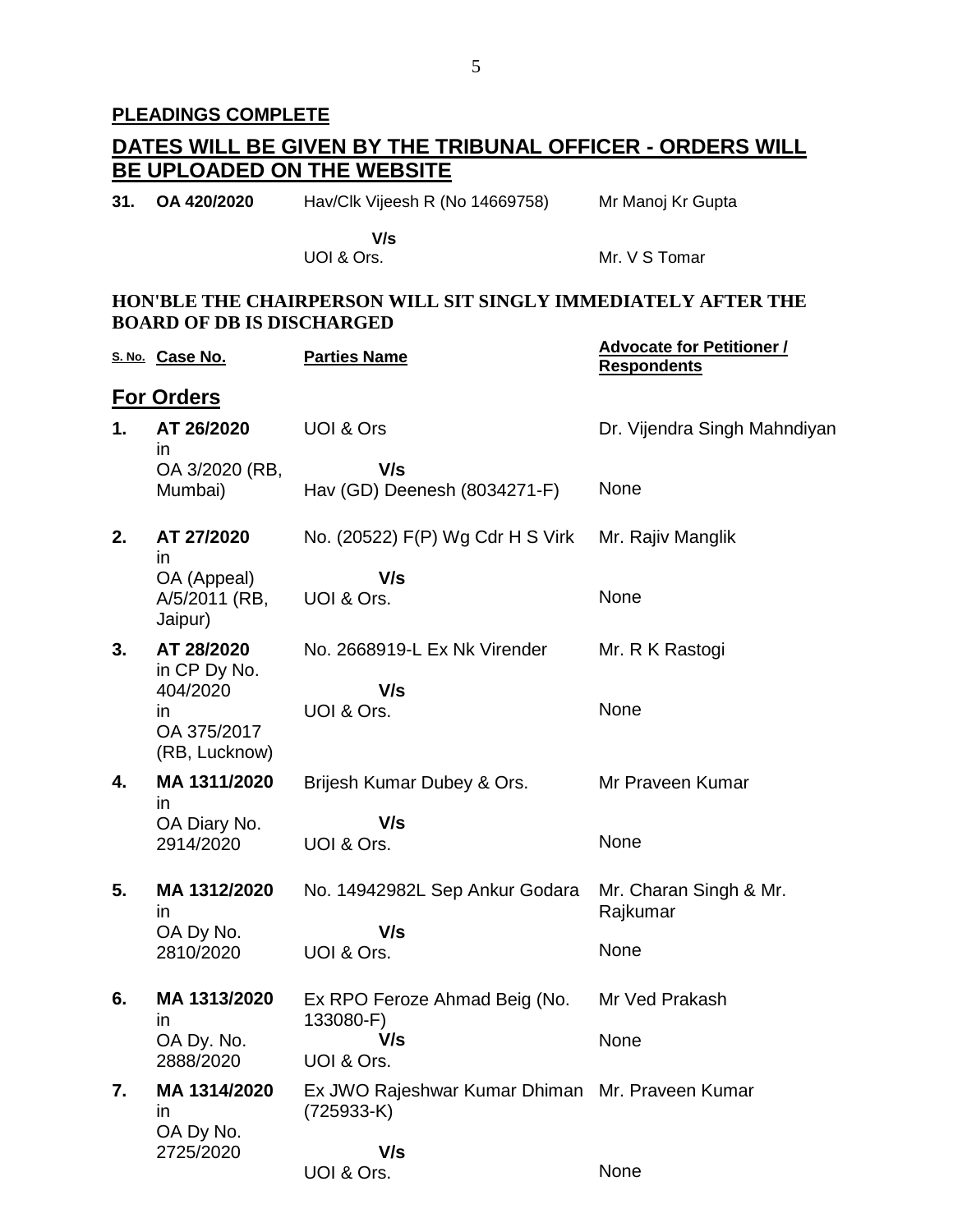**8. MA 1315/2020** in OA Dy No. 2726/2020 Ex Sgt Subhash Chandra (742087- Mr. Praveen Kumar T)  **V/s** None

UOI & Ors.

UOI & Ors.

- **9. MA 1316/2020** in OA Dy No. 2923/2020 Ex WO Dilip Kumar Deka (No 634134 R)  **V/s** Mr Praveen Kumar None
- **10. MA 1317/2020** in OA Dy No. 3173/2020 MAJ M Murugan (SL05122-N)  **V/s** UOI & Ors. Mr Ajit Kakkar & Associates None
- **11. MA 1318/2020** in OA Dy No. 2714/2020 14921747-Y Ex Sep Sandipta Kumar Mishra  **V/s** UOI & Ors. Mr. Virender Singh Kadian None No. 1381785-F Ex Sep A Mr. Indra Sen Singh/Abhishek

Singh

Mr. Shyam Narayan

**12. MA 1319/2020** in OA 250/2020

> **V/s** UOI & Ors.

Rajendran

**13. MA 1323/2020** in OA Dy No. 3551/2020 Hav Sahirul Haque (No 17004139 N)  **V/s** UOI & Ors. Mr Ajit Kakkar & Alpana Yadav None

#### **THIS BENCH WILL NOT ASSEMBLE TODAY**

#### **CORAM:**

**HON'BLE JUDICIAL MEMBER NOT AVAILABLE HON'BLE AIR MARSHAL B.B.P. SINHA HON'BLE LT. GEN. PHILIP CAMPOSE**

|    | S. No. Case No.         | <b>Parties Name</b>          | <b>Advocate for Petitioner /</b><br><b>Respondents</b> |
|----|-------------------------|------------------------------|--------------------------------------------------------|
|    | <b>For Orders</b>       |                              |                                                        |
| 1. | MA<br>(Dy No 3380/2015) | <b>/2015</b> Air Cmde TM Rao | Mr. SM Dalal                                           |
|    | in OA 155/2011)         | V/s<br>UOI & Ors.            | Mr Ashok Chaitanya                                     |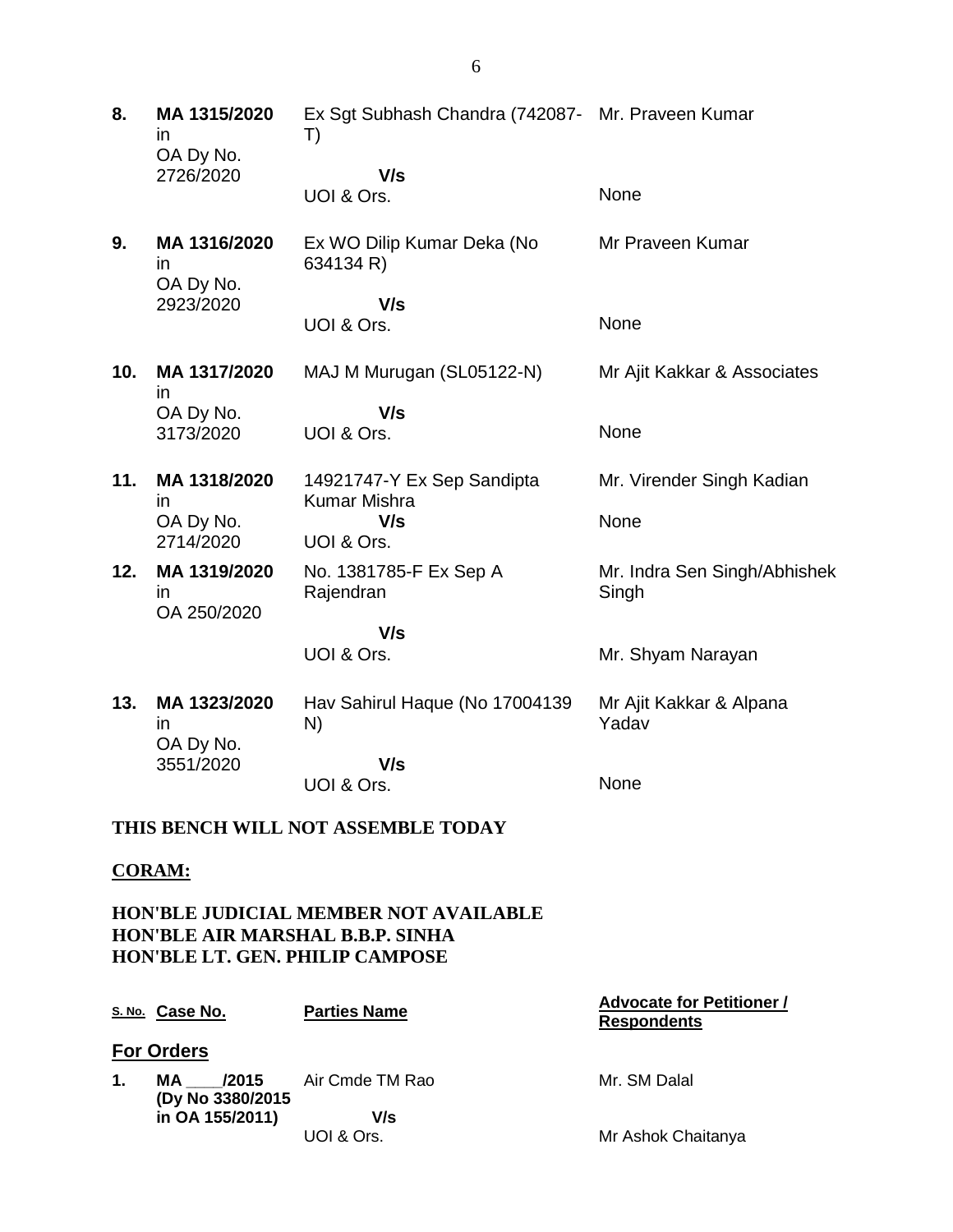# **ARMED FORCES TRIBUNAL, PRINCIPAL BENCH, NEW DELHI LIST OF BUSINESS**

**Date: 04-09-2020**

#### **Timing: 10:30 AM to 01.00 PM & 02.00 PM to 04.30 PM**

# **COURT No. 2 (Ground Floor)**

## **THIS BENCH WILL NOT ASSEMBLE TODAY**

#### **CORAM:**

### **HON'BLE MS. JUSTICE SUNITA GUPTA HON'BLE LT. GEN. PHILIP CAMPOSE**

|            | S. No. Case No.                    | <b>Parties Name</b>                                                                 | <b>Advocate for Petitioner /</b><br><b>Respondents</b> |
|------------|------------------------------------|-------------------------------------------------------------------------------------|--------------------------------------------------------|
|            | <b>MA (EXECUTION)</b>              |                                                                                     |                                                        |
| 1.         | MA 1650/2019<br>in<br>OA 1275/2018 | Ex Hav (Hony Nb Sub) Ram Lal Singh Mr JP Sharma & Associates<br>Jat (No 13879337 H) |                                                        |
|            |                                    | V/s                                                                                 |                                                        |
|            |                                    | UOI & Ors.                                                                          | Mr Arvind Patel                                        |
| 2.         | MA 2148/2019<br>in.                | No. 2979243-M Ex Sep Manvir Singh                                                   | Mr. Praveen Kumar                                      |
|            | OA 1883/2017                       | V/s<br>UOI & Ors.                                                                   | Mr. Satya Ranjan Swain                                 |
| 3.         | MA 2465/2019<br>in                 | IC-27644K Lt Col Vikas Kumar Arora                                                  | Mr. S S Pandey & Associates                            |
|            | OA 48/2017                         | V/s<br>UOI & Ors.                                                                   | Mr. S D Windlesh                                       |
| 4.         | MA 2466/2019<br>in                 | JC-341342F Nb Sub (SAC) Satyendra Mr. S S Pandey<br>Kumar                           |                                                        |
|            | OA 311/2018                        | V/s<br>UOI & Ors.                                                                   | Mr. Prabodh Kumar                                      |
| <b>RAs</b> |                                    |                                                                                     |                                                        |
| 5.         | <b>RA 5/2017</b><br>in             | Radhey Shyam Singh                                                                  | Mr SS Pandey                                           |
|            | OA 26/2014 (RB                     | V/s                                                                                 |                                                        |
|            | Chennai)                           | UOI & Ors.                                                                          | Mr Karan Singh Bhati, Sr CGSC                          |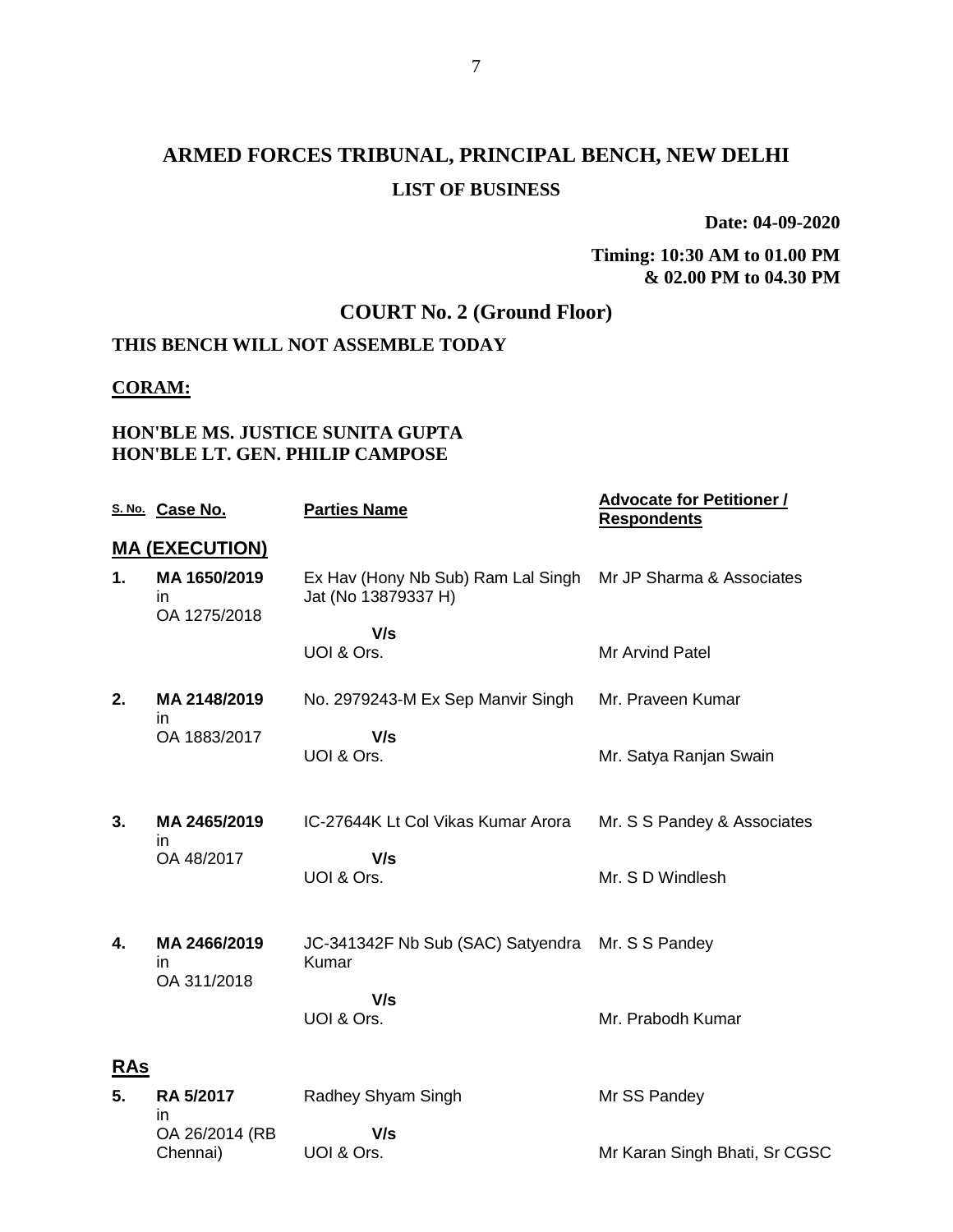| 6.  | RA 50/2019<br>ın<br>OA 722/2015        | Mrs Gautami Kumar wd/o Maj<br>Devinder Kumar (TA 40885)           | Mr. Naresh Ghai             |
|-----|----------------------------------------|-------------------------------------------------------------------|-----------------------------|
|     |                                        | V/s<br>UOI & Ors                                                  | Mr. Arvind Patel            |
|     | <b>PLEADINGS NOT COMPLETE</b>          |                                                                   |                             |
| 7.  | OA 505/2018<br>with<br>MA 2680/2019    | Smt. Chaina Das Widow of Ex Hav<br>Shiba Prasad Das (No 14551595) | Mr. US Maurya               |
|     |                                        | V/s<br>UOI & Ors.                                                 | Mr. Prabodh Kumar           |
| 8.  | OA 1522/2018<br>with<br>MA 1593/2018 & | No. 14676187Y Ex Hony Nb Sub<br>Dinesh Kumar Sharma               | Mr. VS Kadian               |
|     | 2957/2019                              | V/s<br>UOI & Ors.                                                 | Mr. Rajesh Kumar Das        |
| 9.  | OA 1884/2018                           | No. 626376 Ex Sgt Virender Singh                                  | Mr. Virender Singh Kadian   |
|     | with<br>MA 1579/2019                   | V/s<br>UOI & Ors.                                                 | Mr. S R Swain               |
| 10. | OA 390/2019<br>with                    | No. 742676-F Ex Sgt Dibakar Behera                                | Mr. Praveen Kumar           |
|     | MA 944/2019                            | V/s<br>UOI & Ors.                                                 | Mr. Tarunvir Singh Khehar   |
| 11. | OA 596/2019<br>with<br>MA 1167/2019    | Nk Rakesh Kumar (Retd) (No<br>14387172X)                          | Mr SS Pandey & Associates   |
|     |                                        | V/s<br>UOI & Ors.                                                 | Mr. J S Yadav               |
| 12. | OA (Appeal)<br>858/2019                | No. 798337-R Ex Sgt R C Singh<br>(Convict)                        | Mr. S S Pandey & Associates |
|     |                                        | V/s<br>UOI & Ors.                                                 | Mr Satya Ranjan Swain       |
| 13. | OA 1221/2019<br>with                   | No. 14649613-X Ex Nk Shekhawat<br>Mahendra Singh                  | Mr. Praveen Kumar           |
|     | MA 1959/2019                           | V/s<br>UOI & Ors.                                                 | Mr DK Sabat                 |
| 14. | OA 1223/2019                           | No 289322 Ex Cpl Sujan Singh Yadav                                | Mr Manoj Kumar Gupta        |
|     | with<br>MA 1961/2019                   | V/s<br>UOI & Ors.                                                 | Mr V Pattabhi Ram           |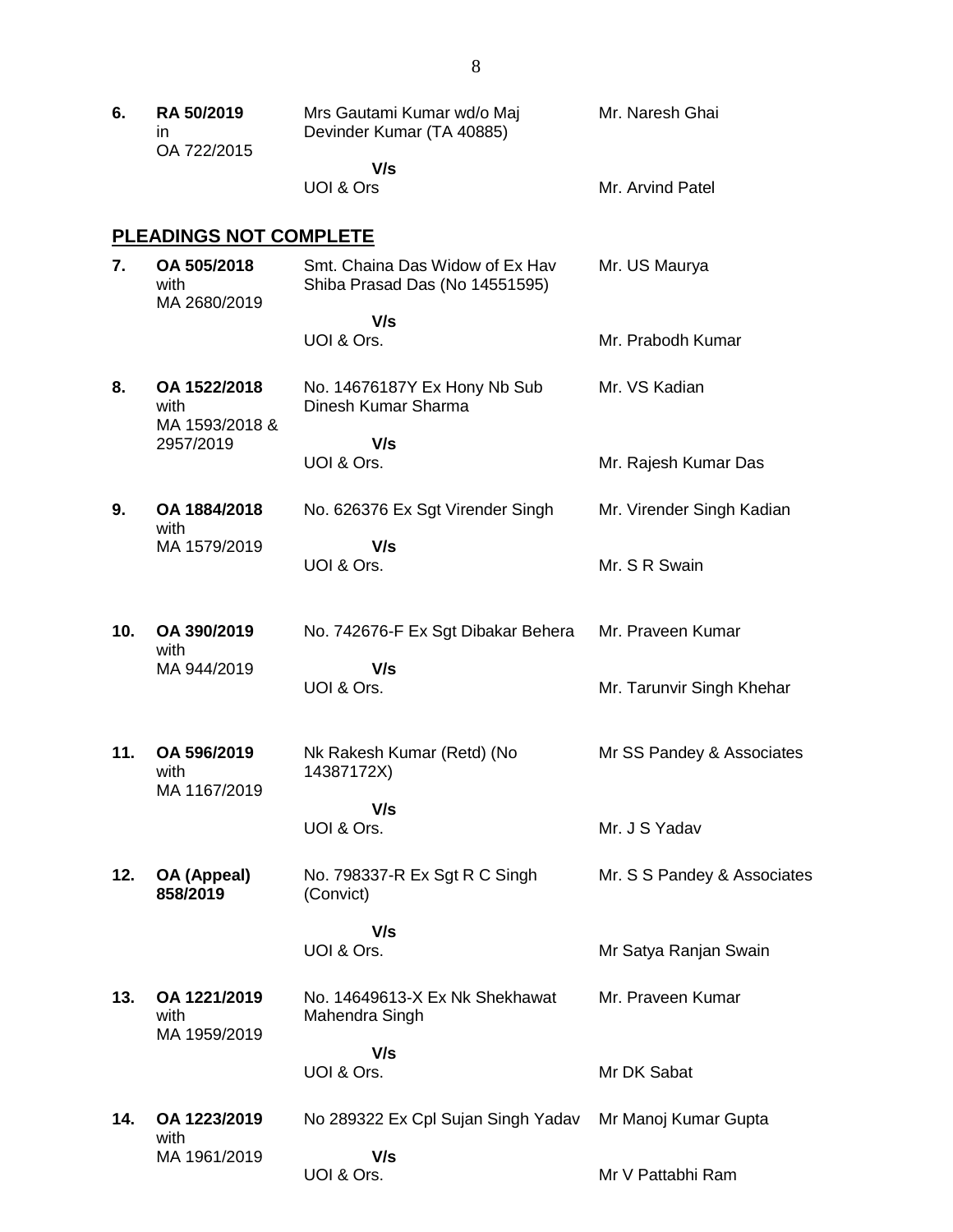|  | 15. OA 1456/2019 | Ex JWO Bhoj Raj Singh (749515F) | Mr Bharat Singh & Associates |
|--|------------------|---------------------------------|------------------------------|
|--|------------------|---------------------------------|------------------------------|

 **V/s** UOI & Ors.

Mr. Ashok Chaitanya

## **PLEADINGS COMPLETE**

## **DATES WILL BE GIVEN BY THE TRIBUNAL OFFICER - ORDERS WILL BE UPLOADED ON THE WEBSITE**

| 16. | OA 458/2018                         | Ex Sep Dewinder Singh No.4547738                             | Mr. AK Trivedi & Vaibhav Trivedi                 |
|-----|-------------------------------------|--------------------------------------------------------------|--------------------------------------------------|
|     |                                     | V/s<br>UOI & Ors.                                            | Mr Ashok Chaitanya                               |
| 17. | OA 529/2018<br>with<br>MA 370/2018  | No. 151610-W Ex CPO STD Sorab<br>Khan                        | Mr. Ved Prakash                                  |
|     |                                     | V/s<br>UOI & Ors.                                            | Mr. Arvind Patel                                 |
| 18. | OA 70/2019<br>with<br>MA 464/2019   | Ex JWO Om Narayan Singh (683711-<br>H)                       | Mr. Ajit Kakkar                                  |
|     |                                     | V/s<br>UOI & Ors.                                            | Mr. S R Swain                                    |
| 19. | OA 75/2019                          | Ex Cpl Nivin Ravi (906617-R)                                 | Mr. Ajit Kakkar                                  |
|     |                                     | V/s<br>UOI & Ors.                                            | Mr. Rajeev Kumar                                 |
| 20. | OA 497/2019                         | Ex Hony Nb Sub Ved Parkash (No<br>4159497N)                  | Mr. BS Chaudhary Retd) & Mr.<br>Jasbir Chaudhary |
|     |                                     | V/s<br>UOI & Ors.                                            | Mr. Satya Ranjan Swain                           |
| 21. | OA 502/2019<br>with<br>MA 1077/2019 | Ex AC (U/T) Sohit Kumar (No 8933883 Ms Archana Ramesh<br>F)  |                                                  |
|     |                                     | V/s<br>UOI & Ors.                                            | Mr. A K Gautam                                   |
| 22. | OA 785/2019<br>with<br>MA 1385/2019 | Smt. Mani Govil W/O Late IC-39320L<br><b>Brig Alok Govil</b> | Mr. Anil Srivastava & Associates                 |
|     |                                     | V/s<br>UOI & Ors.                                            | Mr. V S Tomar                                    |
| 23. | OA 845/2019                         | IC-47812Y Col Bhajan Singh Bisht<br>(Retd)                   | Ms Pallavi Awasthi                               |
|     |                                     | V/s<br>UOI & Ors.                                            | Mr. D K Sabat                                    |